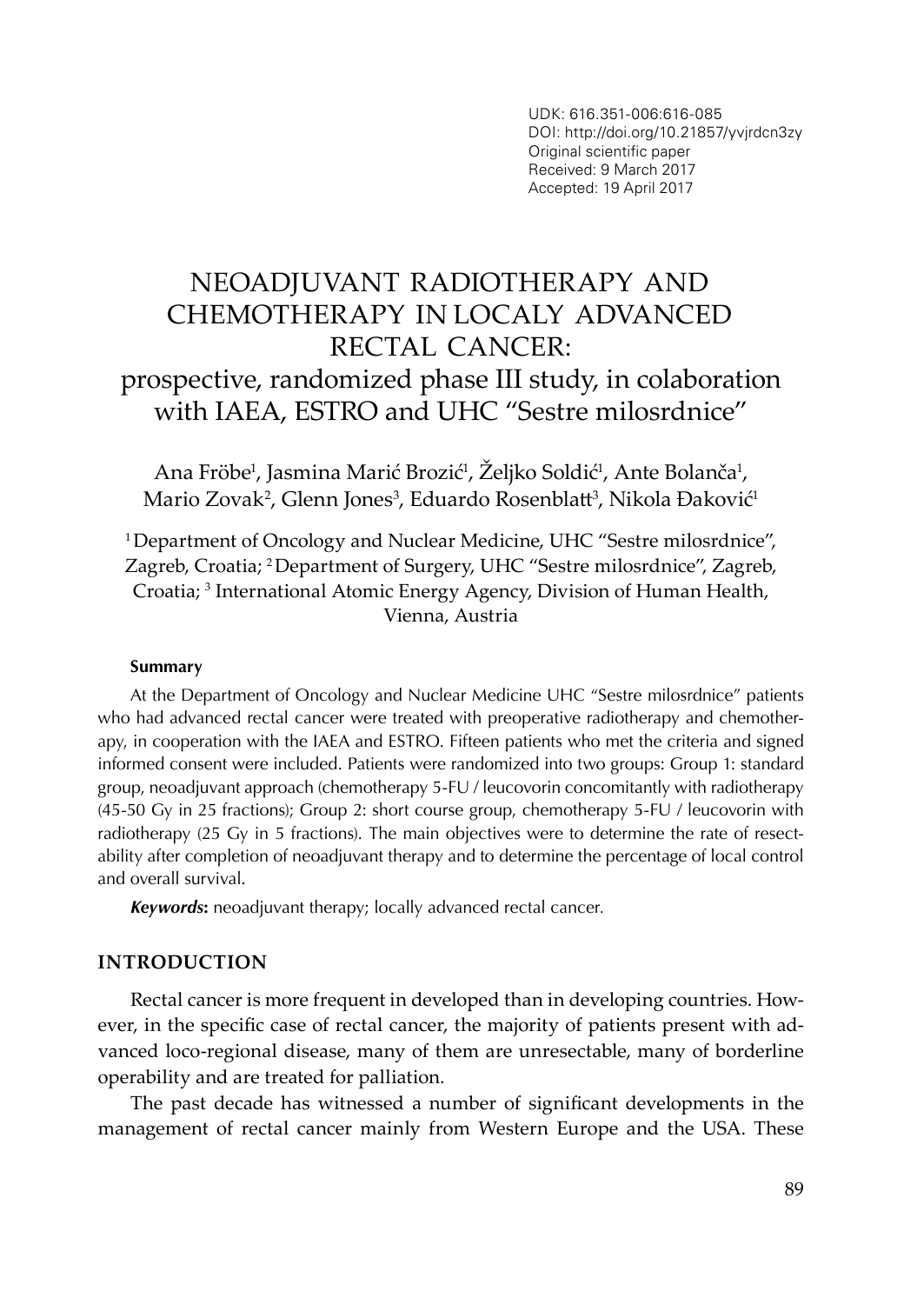include the development of a surgical technique Total Mesorectal Excision (TME) which is now considered the "gold standard" for rectal surgery in many European countries. From the pathology viewpoint, the prognostic significance of obtaining negative circumferential resection margins (CRM) has been demonstrated. From the radiotherapy viewpoint a short fractionation schedule (25 Gy in 5 fractions over one week) has proven effective in improving local control and survival rates as a preoperative treatment.

The following text summarizes the state-of-art of the role of radiotherapy in rectal cancer resectable and un-resectable:

Management of cancer of the rectum has undergone a dramatic change in the past decade. Until recently surgery had remained the primary treatment modality, but in spite of "curative" resections, a significant proportion of patients develop local recurrence of disease (20% to 50%). Local tumour recurrence is highly correlated with both the depth of penetration of the tumour and the number of regional nodes involved by metastatic disease. Recent results of national cooperative group studies and several European randomized trials indicate that a multimodality treatment approach (surgery combined with radiotherapy/chemotherapy) results in a significantly better outcome than surgery alone.

## **NEOADJUVANT THERAPY**

Considerable debate has evolved regarding the optimal approach to adjuvant therapy in rectal cancer. Although both pre- and postoperative adjuvant therapy can be effective, there has been a significant recent trend toward greater use of neoadjuvant treatment. Tumour down staging, improved resectability, and potential for expanded sphincter preservation options in the distal rectum also encourage the use of a neoadjuvant approach in the management of this disease. Historically several trials utilizing relatively moderate doses of preoperative radiation have been undertaken, with results consistently showing an improvement in local control but minimal or no improvement in overall survival [1-3]. Recent studies from Europe have demonstrated that appropriate neoadjuvant preoperative radiation results in improvement of both local control and survival, and these results have had a significant impact on the current management of this disease [4,5].

The Swedish rectal preoperative radiation trial included 1,168 patients from 1987 to 1990 with resectable, Dukes A–C rectal cancer [6]. Patients were randomized to 25 Gy in five fractions in 1 week followed by surgery 1 week later versus surgery alone. The surgery was rated as curative if margins were negative. With a median followup of 7 years there was a significant reduction in local control in all three Dukes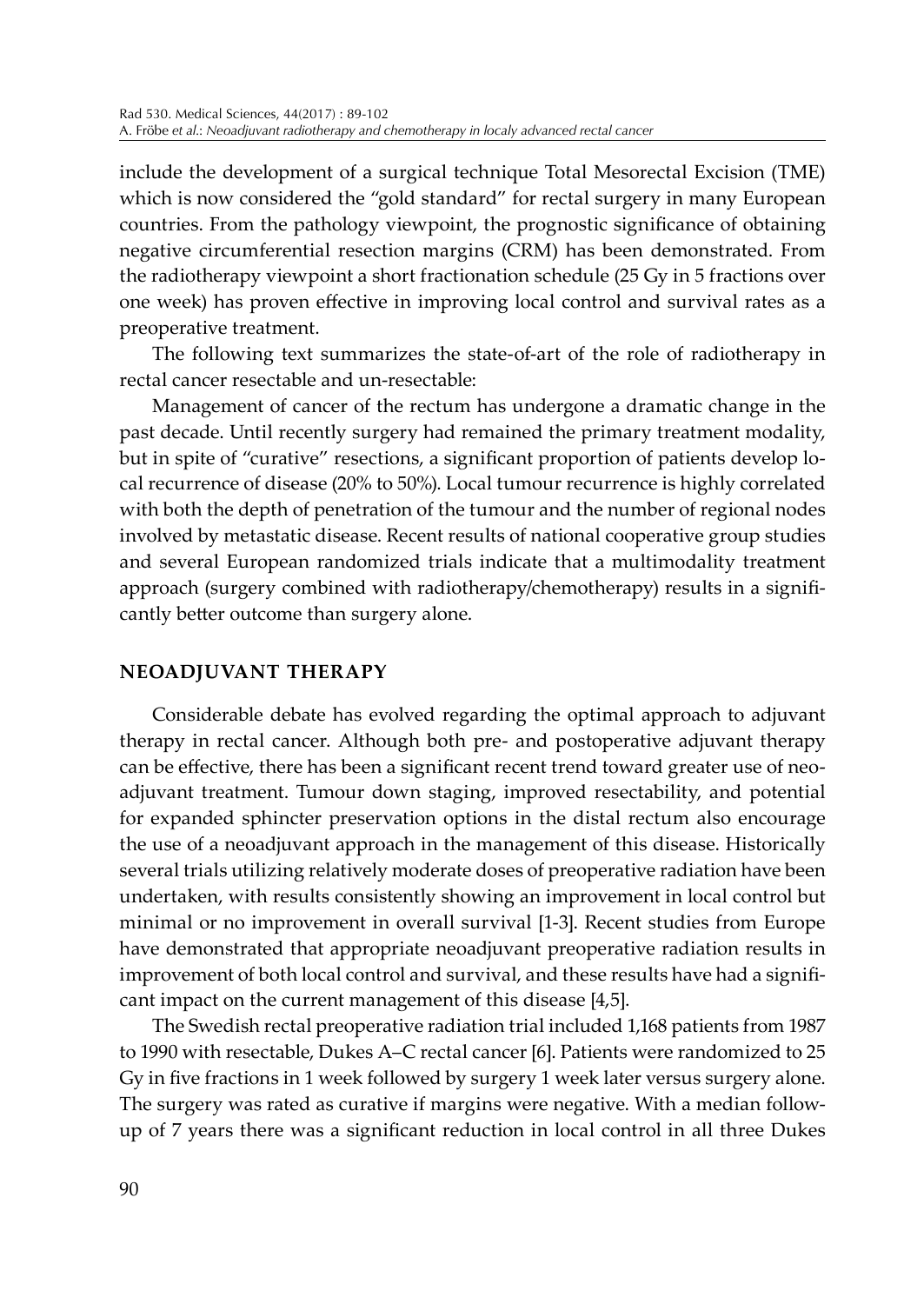stages with preoperative radiation therapy as compared to surgery alone. The 5-year local recurrence with preoperative radiation treatment was 12% versus 27% for surgery alone. The local recurrence with preoperative radiation and curative surgery was 9% versus 23% with curative surgery alone. This study showed a 10% absolute overall survival advantage for preoperative radiation therapy of 58% versus 48% at 9 years ( $p = 0.004$ ) and an advantage in cancer-specific survival among all patients of 74% in the preoperative arm versus  $65\%$  in the surgery only arm ( $p = 0.002$ ).

One caveat of this study is that the surgery alone arm did not utilize TME, which may have resulted in an unacceptably high local failure rate of 27%. Late effects suggested more bowel movement frequency, incontinence, urgency, and soiling in the preoperative radiation treatment arm, although overall quality of life was rated good [7]. This trial set the standard of care in many European centres, but the dose of 5 Gy times five fractions may induce significant acute and late toxicity, and the short interval between radiation and surgery may not have allowed sufficient time for tumour regression (downstaging) for improved sphincter preservation. Justification for a longer interval after preoperative radiation treatment before surgery was given by a French trial, Lyon 90–01, which delivered 39 Gy in 3 Gy per fraction without any chemotherapy preoperatively [8]. Two hundred one patients were randomized after 6 to 8 weeks. The local control and overall survival after a median follow-up of 33 months were the same in both arms of the study. However, the pathological complete response was 7% versus 14% (*p* = NSS) and the pathological down staging was 10% versus  $26\%$  ( $p = 0.007$ ) in favour of the longer interval before surgery.

The TME experience by Heald et al. [9] suggested that TME alone is sufficient for achieving low local recurrence rates. A Dutch (CKVO 95–04) multicenter, phase III study of 1,861 patients was undertaken to evaluate the role of short course preoperative radiation with TME. Patients were randomized to TME alone versus 25 Gy in five fractions followed by TME surgery [10]. No fixed tumours were included in the study, and half of the patients had T1 or T2 disease. The overall survival was the same in both arms of the study (82% at 2 years). However the local recurrence at 2 years was 8.2% in the TME-only arm as compared to 2.4% in the preoperative arm, highlighting the value of radiation treatment, even with TME. The sphincter preservation rate was the same in both arms, and there was no clear evidence of any downstaging effect. The perineal complication rate was slightly higher in the preoperative radiation arm of 26% versus 18% in the TME arm, while all other complications were equal. A more recent update indicates a higher incidence of sexual dysfunction and slower recovery of bowel function, more faecal incontinence, and generally poorer quality of life with short-course preoperative radiation.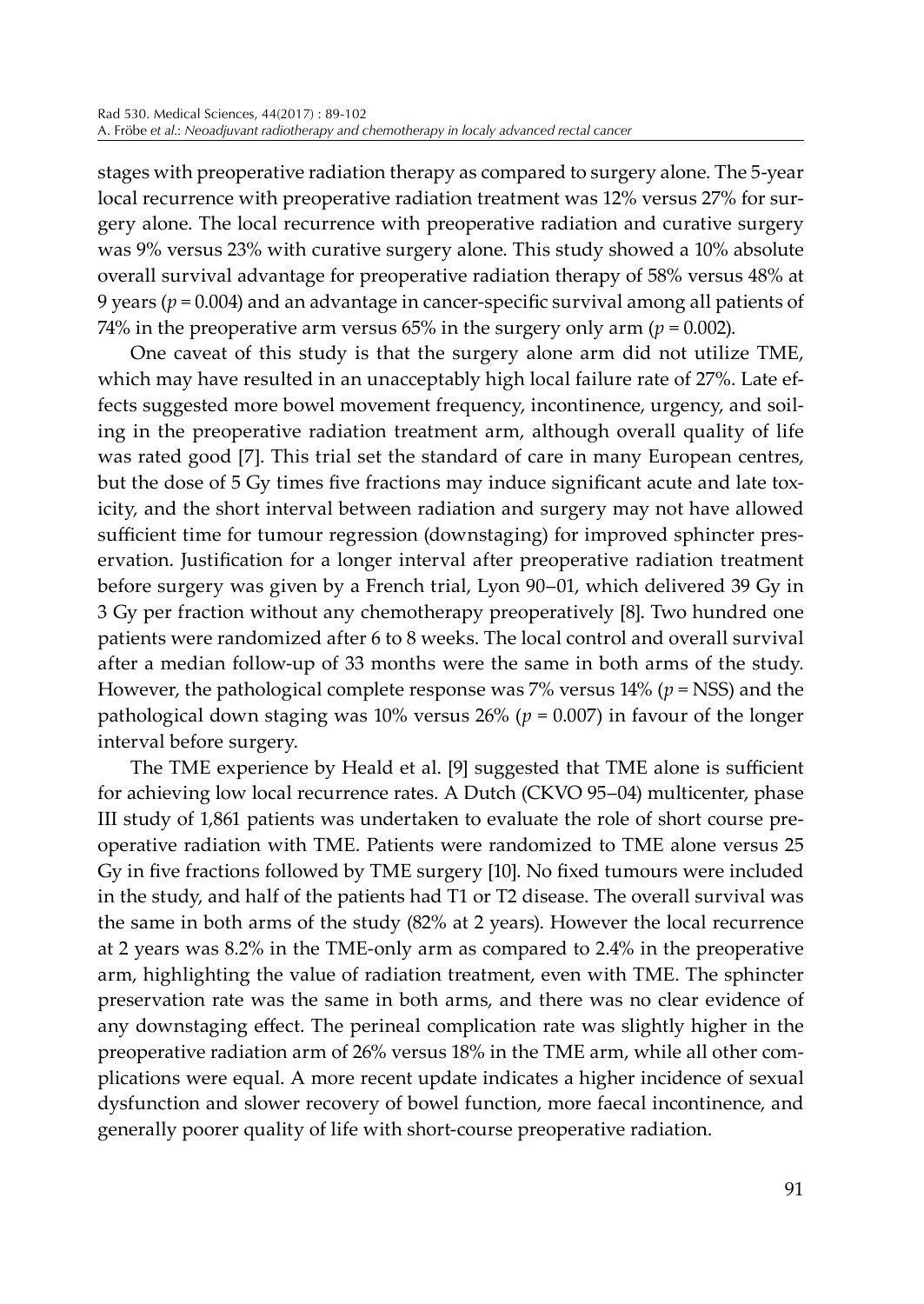Two meta-analyses of approximately 6,000 patients each were done to explore the benefit of preoperative radiation treatment. One analysis included 14 randomized controlled trials and reported that neoadjuvant radiation treatment was associated with significantly fewer local recurrences, improved specific survival, and an overall survival benefit [11]. The second meta-analysis, provided by the Colorectal Cancer Collaborative Group, also reported on 14 randomized controlled trials [12]. They noted a significant reduction in the risk of local recurrence and death from rectal cancer with preoperative radiotherapy.

## **NEOADJUVANT CHEMORADIOTHERAPY**

The improvement in outcomes with combined chemoradiation and postoperative adjuvant therapy has led to similar recent approaches in the neoadjuvant therapy of this disease. In the United States this has become widely accepted, but in other parts of the world several groups have undertaken studies to examine the potential benefit from neoadjuvant chemoradiation as compared to radiation alone.

Preoperative radiation therapy was compared with combined preoperative chemotherapy and radiation therapy in a French study (Fédération Francophone de la Canérologie Digestive), FFCD 9203 [13]. Patients with resectable T3 and T4 tumours were randomized to 45 Gy of radiation alone versus radiation with concurrent bolus 5-FU (350 mg/m2 ) plus leucovorin on days 1 to 5 during weeks 1 to 5. After surgery, four cycles of adjuvant chemotherapy were given. With a median follow-up of 69 months, there was an equivalent rate (51%) of sphincter-sparing surgery. Combined treatment led to improved pathological complete response rate of 11.4% versus 3.6% and an improved 5-year local failure rate of 8% versus 16.5%. There was, however, no difference in overall survival.

A similar study undertaken by the European Organization for Research and Treatment of Cancer (EORTC 22921) randomized patients to four arms, 45 Gy alone versus 45 Gy plus 5-FU leucovorin followed by surgery and patients further randomized to adjuvant therapy with 5-FU leucovorin [14]. Results of the study indicate similar results to the French study with increased downstaging  $(14\% \text{ versus } 5.3\%; p = 0.0001)$ with no difference in five-year survival (56% versus 54%). However, local control was significantly improved with the addition of chemotherapy. This information suggests that while there is less recurrence, there is no conclusive evidence that combined treatment offers a survival benefit compared to radiation alone. There was, however, a higher incidence of acute toxicity associated with combined chemoradiation.

In contrast to these studies, institutional experience from the United States does suggest significantly higher downstaging with the use of preoperative chemother-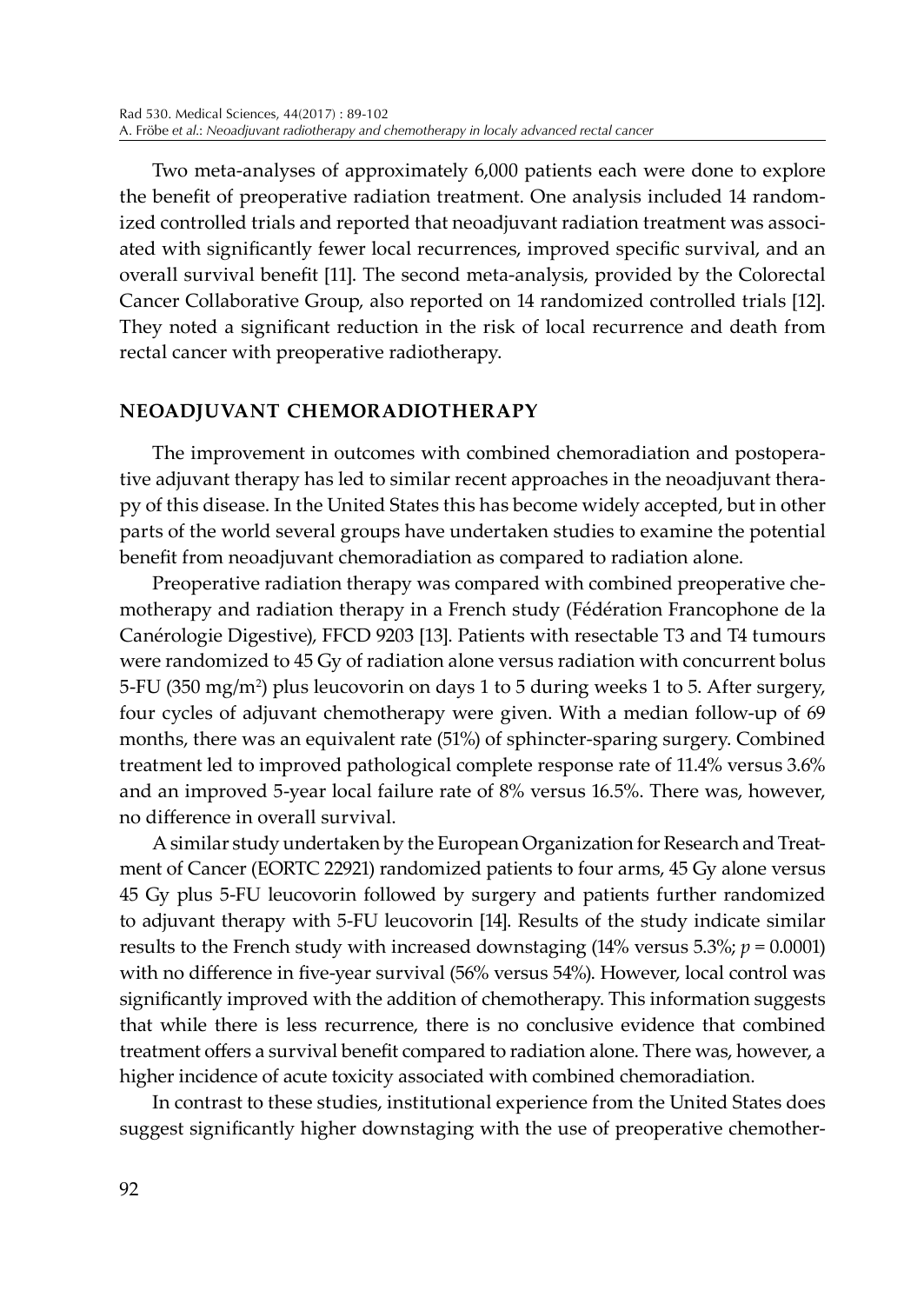apy, and several institutional studies suggest an improvement in overall survival, and, therefore, notwithstanding the results from the randomized studies, most investigators currently utilize a combined modality approach to neoadjuvant therapy in this disease [15].

A study to determine whether a short course (5 Gy for five fractions) approach to neoadjuvant therapy is better than a protracted approach 50.4 Gy using 1.8 to 2 Gy fractions with concomitant bolus 5-FU and leucovorin given during weeks 1 and 5 was undertaken by the Polish rectal cancer group [16]. Although a higher pathologic complete-response rate was seen with chemoradiation (16% vs. 1%), fewer positive radial margins (4% vs. 13%), and considerably reduced size of the tumour by approximately 1.9 cm no difference in the rate of sphincter preservation, local control or survival was seen.

There is considerable difference in the way chemotherapy has been administered in many of the trials undertaken and those that are ongoing. 5-FU has been used concurrent with radiation because of its well-established potentiating effect with radiation. However, several studies have used bolus 5-FU, while others have used leucovorin-modulated 5-FU during the first and last week of radiation. The results of the Intergroup study demonstrating a superiority of low-dose continuous infusion of 5-FU has been extrapolated to the neoadjuvant setting and appears to be the preferred approach to treatment [17]. New drugs, including oxaliplatin, irinotecan, and oral fluoropyrimidines, have recently been shown to be effective in the treatment of metastatic colorectal cancer. These have now been incorporated into testing of new strategies with neoadjuvant therapy. Capecitabine is an oral fluoropyrimidine prodrug that is readily absorbed in the gastrointestinal tract and mimics the efficacy of continuous infusion 5-FU while avoiding the risk of side effects and complications due to a central line for CVI 5-FU [18]. Capecitabine requires the presence of thymidine phosphorylase (TP) for conversion to the active form of 5-FU within the cells. TP is present in higher concentration in tumour cells, particularly colorectal cancer than in normal tissues, and this potentially creates a therapeutic advantage for capecitabine as compared to intravenous 5-FU [18]. Studies of capecitabine in combination with radiation have shown similar response rates to 5FU, and, therefore, this drug appears promising for trials in the neoadjuvant therapy [19,20]. Capecitabine is generally given in two divided doses, 825 mg twice a day during the course of radiation treatment. Acute toxicity of diarrhea, stomatitis, nausea, and neutropenia are also somewhat less with capecitabine than with 5-FU/leucovorin, however, the incidence of hand/foot syndrome is higher with capecitabine [21].

Several newer options for neoadjuvant therapy include the addition of irinotecan or oxaliplatin to 5-FU and radiation [22-25]. Early data from phase 1 and 2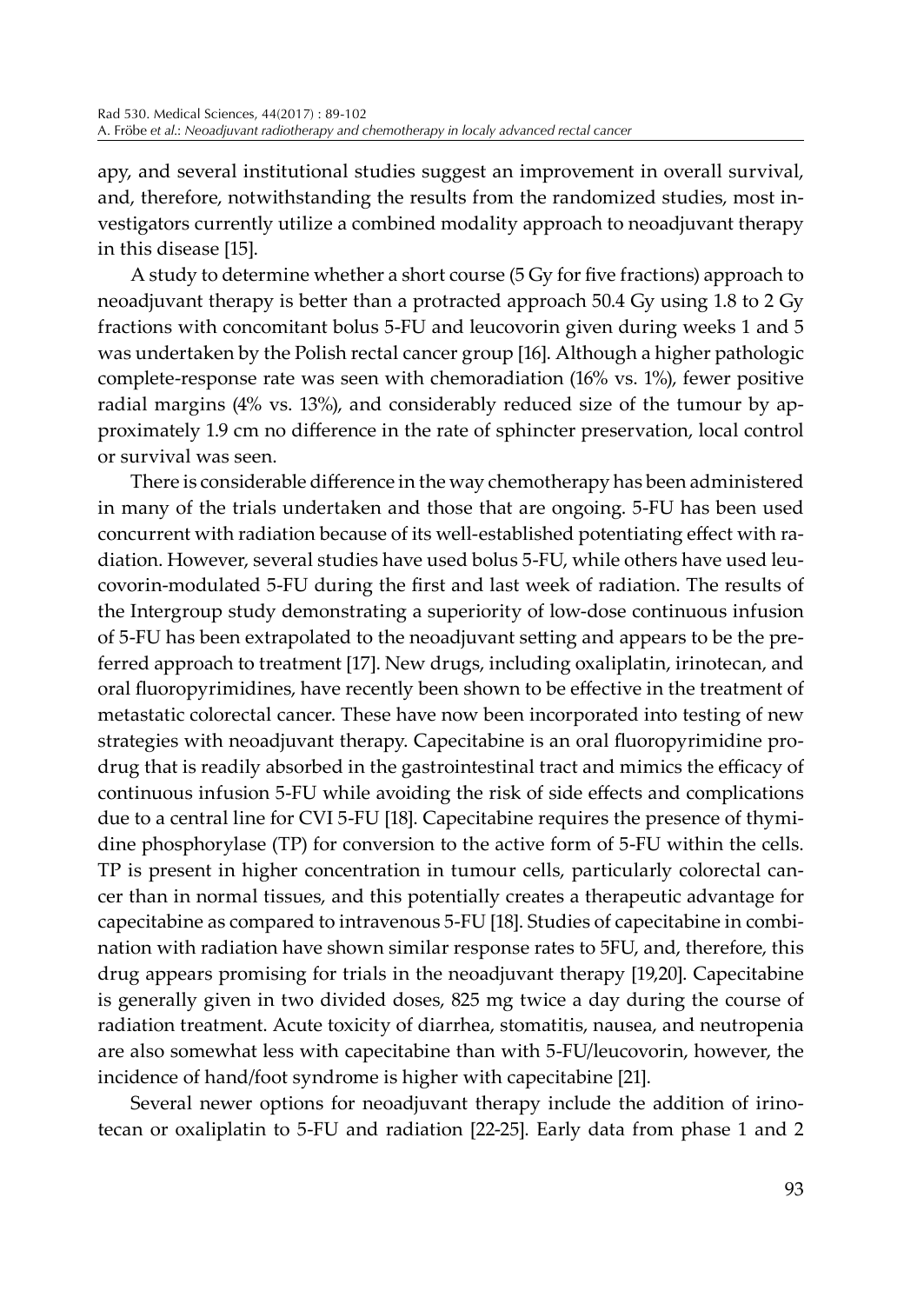trials suggest that an oxaliplatin dose of 60 mg/m² can be combined safely with continuous infusion 5-FU and standard radiation approaches with acceptable grade 3 toxicity and promising rates of pathological downstaging and with CR rates of 20% to 30%. Toxicity of irinotecan with a dose of 50 mg/m<sup>2</sup> once a week with continuous infusion 5-FU and radiation in the combined modality approach is somewhat higher but appears to be tolerable and also has yielded high response rates with complete responses of 25% to 30% [26]. Ongoing phase III trials in the United States and Europe are evaluating capecitabine and oxaliplatin delivered neoadjuvantly with radiation therapy.

RTOG 00–12 is a randomized phase II study of neoadjuvant combined modality combined-modality radiation for distal rectal cancer. One-hundred and three patients with T3 or T4 distal rectal cancer (<9 cm from the dentate line) were randomized to continuous venous infusion 5-FU plus hyperfractionated radiation treatment of 55.2 to 60 Gy (1.2 Gy twice a day) versus continuous venous infusion 5-FU and irinotecan with conventional fractionation radiation of 50 to 54 Gy (1.8 Gy per fraction). The response rate between the two arms was similar with a pathological complete response rate of 28%, higher than in other studies [27].

Radiation dose is of critical importance in downstaging of cancer. The dose response of rectal cancer is steep in the dose range of 40 to 60 Gy. Several studies have shown the impact of radiation dose escalation on the rate of pathological complete response to neoadjuvant therapy [28,29]. In a review of patients at Princess Margaret Hospital who received 40 Gy, 46 Gy, or 50 Gy in 2 Gy/fraction with continuous infusion 5-FU, the pathological complete response was 18%, 23%, and 33% respectively for the three dose levels [30]. The two-year local relapse-free survival was 72%, 90%, 89% and disease-free survival 62%, 84%, and 78% for the 40 Gy, 46 Gy, and 50 Gy levels respectively [31]. The overall survival was 72%, 94%, and 92% respectively. Doses of 46 Gy or 50 Gy were more effective than 40 Gy, but there was no difference between 46 or 50 Gy. Similar results have been reported from other studies as well.

#### **PREOPERATIVE VERSUS POSTOPERATIVE**

Three phase III trials were conducted to compare preoperative versus postoperative chemoradiation treatment. The first trial was an RTOG 94-01/Intergroup 0417 trial that accrued 53 patients but closed early due to poor accrual. NSABP R-03 was scheduled to accrue 900 patients but also closed after accruing 267 patients [32]. Patients with operable adenocarcinoma of the rectum were randomized (and stratified based on age and sex) to surgery followed by one cycle of 5-FU/LV and then concurrent bolus (weeks 1 and 5) 5-FU/LV with radiation treatment versus 5-FU/LV for 1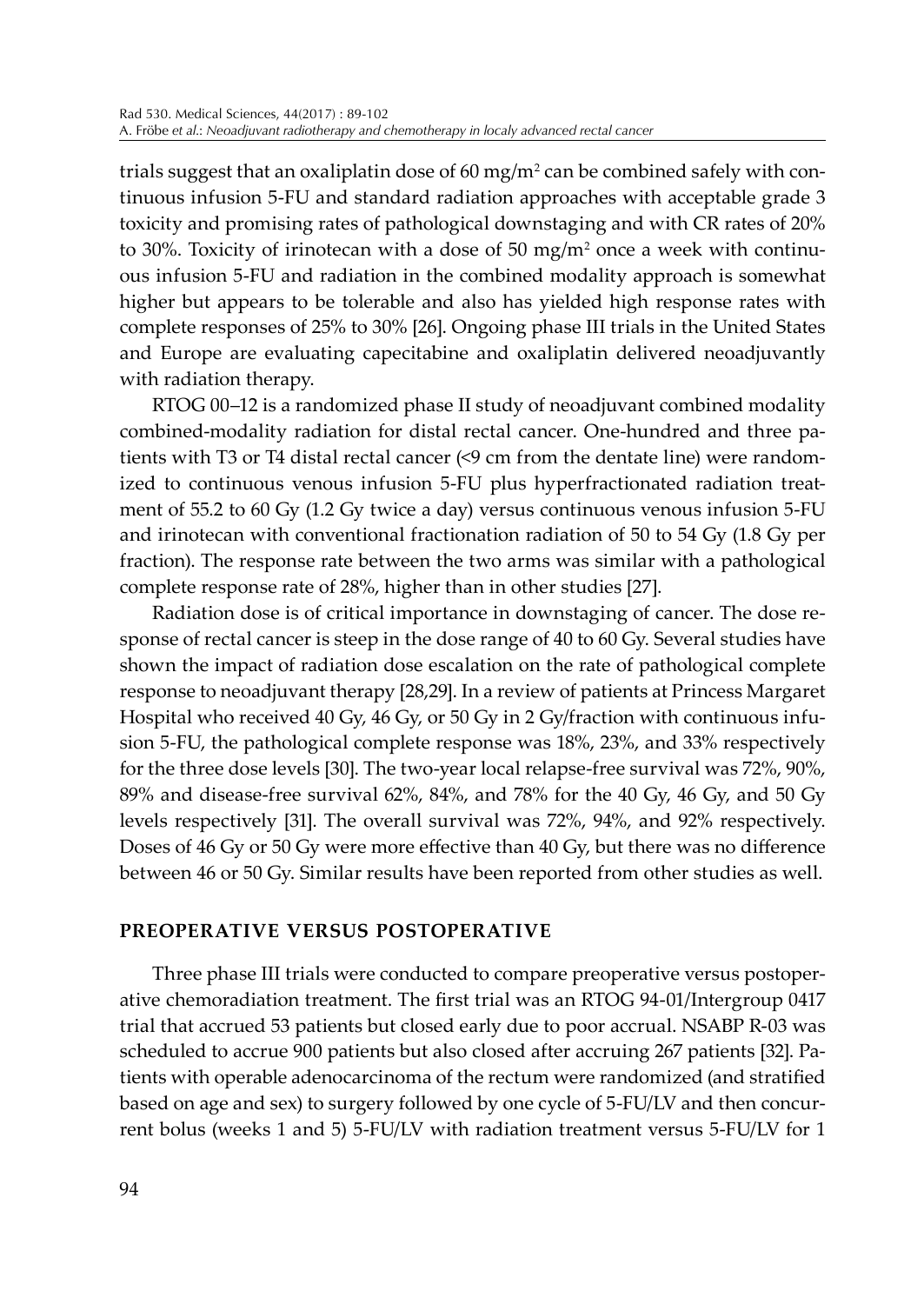cycle then concurrent chemoradiation treatment followed by surgery. All patients received adjuvant 5-FU and leucovorin for four cycles. The study was underpowered, but the 1-year results showed a 10% sphincter preservation advantage in the preoperative arm (44% vs. 34%) with slightly higher grade 4 and 5 toxicity (34% vs. 23%) and diarrhea (24% vs. 12%) in this arm as well. The clinical complete response rate was 23%, and the pathological complete response rate was 10%. The diseasefree survival at 1 year was 83% preop versus 78% postop (*p* = NSs).

The definitive phase III study in favor of preoperative radiation therapy was the CAO/ARO/AIO-94 study performed by the German Rectal Cancer group [33]. Eight hundred twenty-three clinically staged T3 and T4 or node-positive rectal cancers were randomized to arm 1: Preoperative chemotherapy and radiation therapy followed by TME 6 weeks later, or arm 2: TME followed by postoperative chemotherapy and radiation therapy. The radiation therapy used was 50.4 Gy in 28 fractions with a 5.4 Gy as a small volume boost in the postoperative arm. The chemotherapy used was 5-FU given as 1 g/m<sup>2</sup> per day during the 1st and 5th weeks of radiotherapy as a 120-hour continuous infusion. Both arms received four additional cycles of 5-FU at 500 mg/m<sup>2</sup> per day for 5 days every 4 weeks. All surgeons were trained in the use of TME and were asked prior to treatment to evaluate the possibility of sphincter preservation. The 5-year results revealed a pelvic recurrence ratio of 6% versus 13% ( $p = 0.02$ ) in favor of the preoperative arm. The distant recurrence rate was 36% versus 38% (*p* = NSS), disease-free survival was 68% versus 65% (*p* = NSS), and overall survival was 76% versus 74% ( $p =$ NSS) for preoperative radiation versus postoperative, respectively. There was significant tumour downstaging after preoperative combined modality treatment with an 8% pathological complete response rate. Nodal positivity was 25% in the preoperative versus 40% in the postoperative arm. The sphincter preservation rate in 188 patients with low-lying tumours (declared by the surgeon prior to randomization to require an APR) revealed that 39% versus 19% had a sphincter-preserving low anterior resection (*p* = 0.004) in the preoperative versus the postoperative arm. There were fewer acute (27% vs. 40%) and late toxicities (14% vs. 24%) in preoperative-treatment group. Thus, preoperative combined preoperative chemotherapy and radiation therapy resulted in significantly less local failures in the pelvis by half and also provided twice the sphincter preservation. Importantly, there was no difference in overall survival or diseasefree survival between the two arms.

## **LOCALLY ADVANCED RECTAL CANCER**

Clinical T4 tumours may not be resected completely due to tumour fixation. Preoperative radiation treatment is recommended to facilitate curative resections.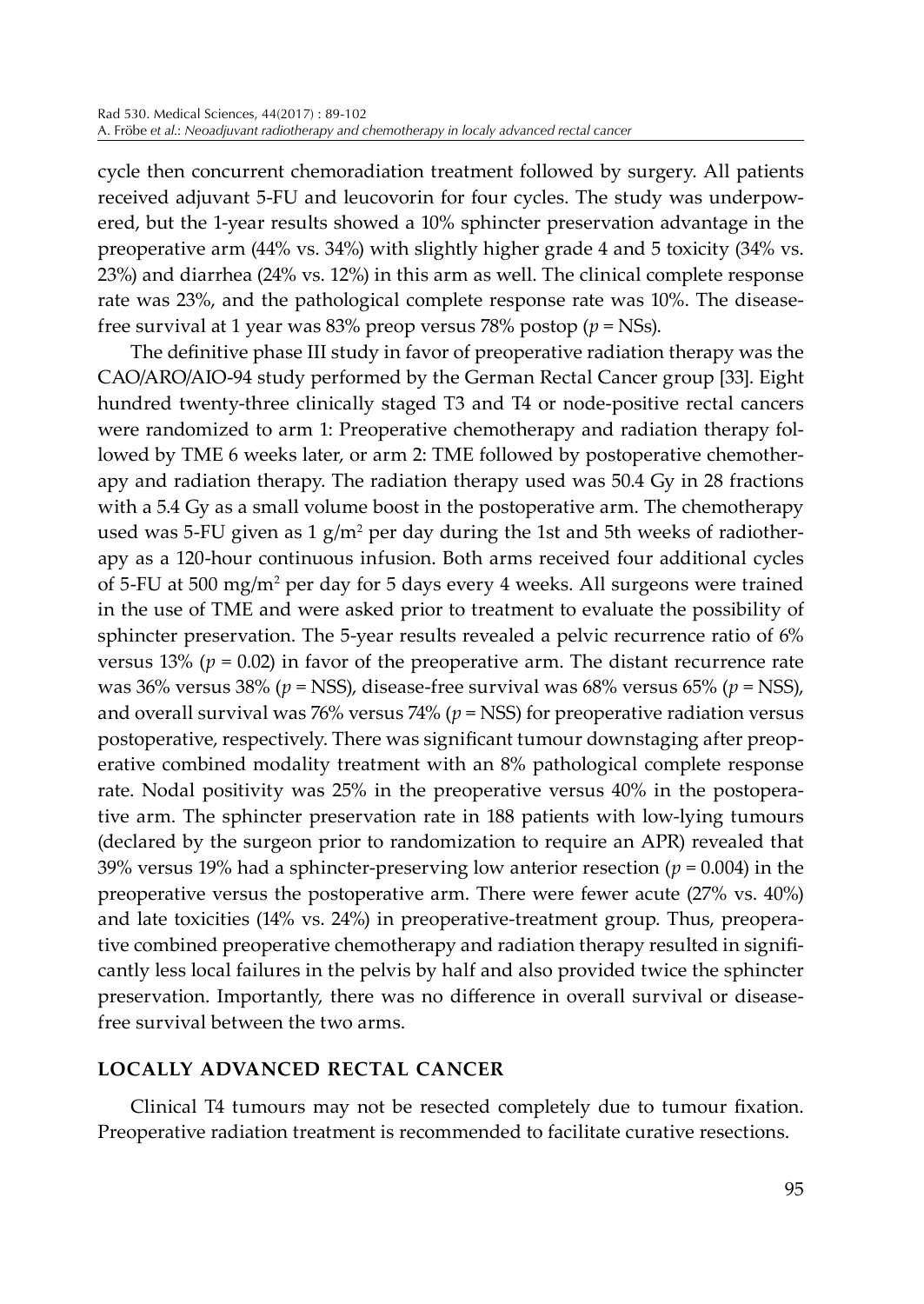M.D. Anderson investigators demonstrated that preoperative chemotherapy and radiation therapy increased overall survival (80% vs. 60%), local control (95% vs. 66%), and the number of sphincter preserving procedures (35% vs. 7%) as compared to radiation alone [34]. Memorial Sloan-Kettering Cancer Center reported a gross total resection rate of 97%, pathological complete response rate of 25%, 4-year local control of 70%, and 4-year overall survival of 67% when giving preoperative chemotherapy of 5-FU and leucovorin with 50.4 Gy of radiation followed by surgery [35]. Preoperative radiation and chemotherapy resulted in improved resectability rates and possible improved local control and survival.

The IORT experience at MGH was reviewed by Nakfoor et al. [36]. Preoperative continuous infusion 5-FU plus 50.4 to 54 Gy of radiation was given followed by a 4- to 6-week break and surgery. No intraoperative radiation was given if metastases were present at surgical exploration, if there were adequate margins >1 cm, or if there was less than T4 disease. Ten to 12.5 Gy were given for complete resection, 12.5 to 15 Gy for microscopic residual, and 17.5 to 20 Gy for gross residual disease. The 5-year local control was 90%, 65%, 55%, and the disease specific survival at 5 years was 65%, 45%, and 15%, for these three dose levels, respectively. The 5-year actuarial risk of complications was 15%, however. The risk of peripheral neuropathy was 20% for doses >15 Gy. IORT improves local control, especially with a gross total resection, but not survival for locally advanced rectal cancer.

Radu et al. [37] treated 46 patients with unresectable rectal cancer with or without synchronous distant metatstasis using the  $5 \text{ Gy} \times 5$  fractionation and delayed surgery if possible. Radical surgery (R0-R1) was performed in 92% of the patients without distant metastasis and in 46% of patients with distant metastasis.

Hatfield et al. [38], treated 43 patients with unresectable rectal cancer with short course ( $5 \times 5$  Gy) preoperative radiotherapy with planned delayed surgery. 41 patients completed radiotherapy. 24/41 patients (61%) underwent surgery and 24 (58%) underwent a radical (R0-R1) surgical resection.

Engineer et al. [39] compared concurrent chemo-radiotherapy (Capecitabine) to radiotherapy alone in unresectable rectal cancers. 55% of the initially unresectable tumours were deemed resectable with chemoradiotherapy compared to 33% in the radiotherapy group. The addition of chemotherapy was definitely superior to doseintensified radiotherapy alone.

Braendengen et al. [40] randomized patients wih unresectable or locally recurrent rectal cancer to receive 50 Gy with standart fractionation versus 50 Gy with chemotherapy (5-FU/LCV) preoperatively. Radical surgery could be performed in 72 vs. 83% (p=0.07), a pathological complete remission could be observed in 8 vs. 21%, the local control was 60 vs. 74% (p=0.04) and the disease-free survival was 50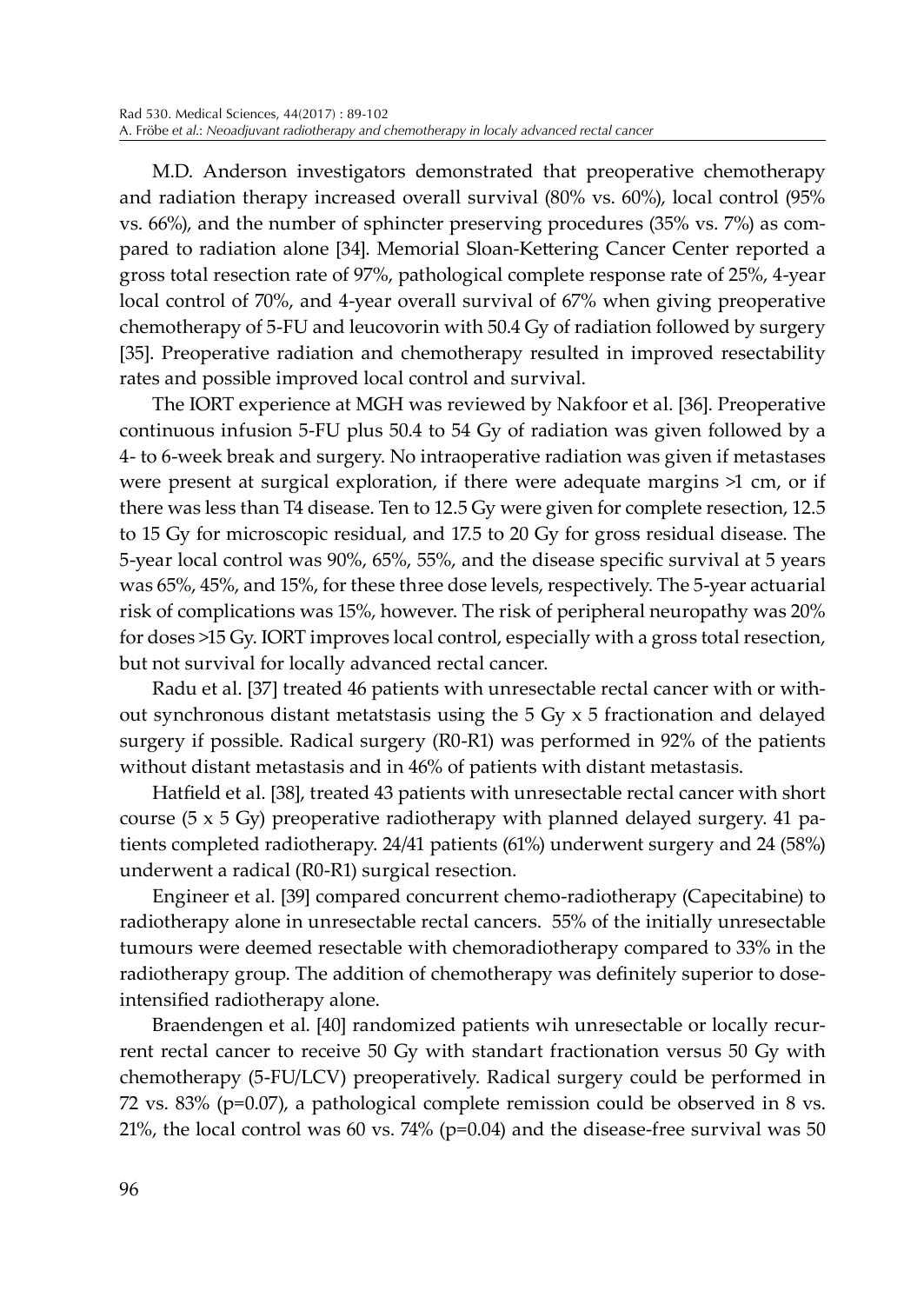vs. 65%. More grade 3-4 toxicity was seen in the chemoradiotherapy group but the treatment was generally well tolerated.

These last 4 studies in unresectable rectal cancer patients constitute the background for the specific IAEA research proposal:

Prospective randomized phase III clinical trial comparing a short fractionation schedule of 25 Gy in 5 fractions over one week, to 50 Gy in 25 fractions over 5 weeks combined with chemotherapy as pre-operative treatment for locally advanced, unresectable rectal cancer.

The main goal is to establish the resectability rate of two different fractionation schedules in the preoperative treatment of unresectable rectal cancer, and also to determine the local control rate and overall survival rate in resected patient with determination of early toxicity rate of two fractionation schedules and pre-operative mortality.

Expected research outcome was determination of the relative value of two fractionation regimens in terms of the resectability rate for unresectable or borderline resectable rectal cancer patients.

# **RESULTS FROM OUR CLINIC**

Fifteen patients with rectal cancer who were presented at the Digestive cancers tumor board and intended for neoadjuvant treatment were included into the study. All patients signed a written informed consent to participate in the trial. Inclusion criteria were as follows: PHD confirmation of stage III or T3N0 stage II rectal cancer, performance status 0-2.

Patients were randomized into two treatment arms. They were treated with either standard neoadjuvant approach comprising of adjuvant chemotherapy with 5-FU / leucovorin and concurrent long-course radiotherapy (45-50 Gy in 25 fractions) – treatment arm 1; or adjuvant chemotherapy with 5-FU / leucovorin with short-course radiotherapy (25 Gy in 5x) – treatment arm 2. To assure the consistency of data and results, the study was triple-blinded.

Seven patient were randomized into the treatment arm 1, and 8 patients into treatment arm 2. Therapy was well tolerated in both treatment arms, and all patients completed the whole course of intended chemoradiotherapy. In the arm 1, there was 1 (14.3%) patient with stomatitis, and 1 (14.3%) with febrile neutropenia. In the arm 2, there were 2 patients (25%) with stomatitis, 2 (25%) with diarrhoea, 1 (12.5%) with fatigue, and 1 (12.5%) with nausea. Summarized occurrence of adverse effects in both treatment arms is shown in *Table 1*. Although all-grade incidence of adverse effects was higher in the treatment arm 2 (6 vs. 2 patients in arm 1), all of them were low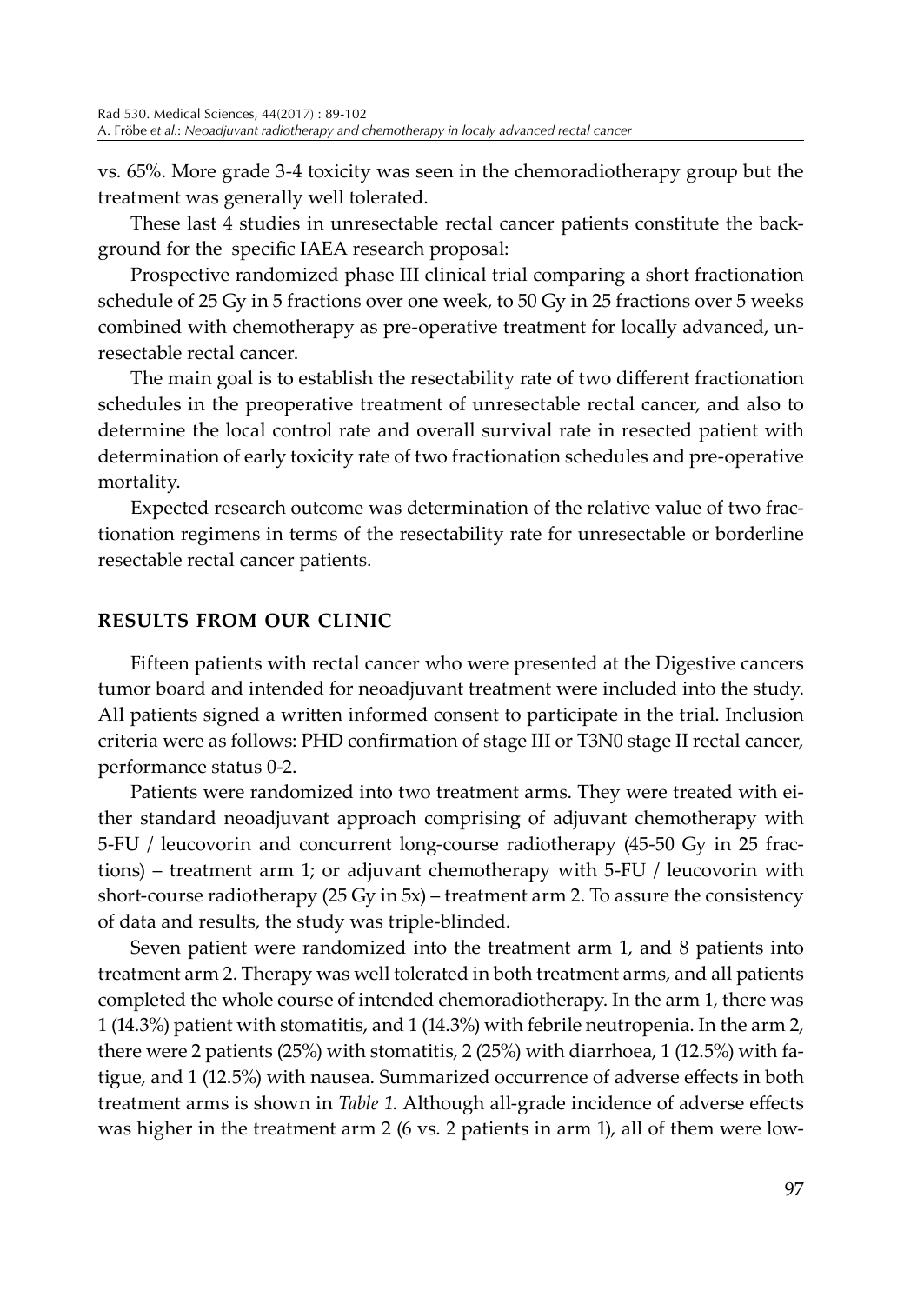grade (3 of both grade 1 and 2). In the treatment arm 1, only 2 patients developed side effects of treatment, however, both of these were grade 3. One patient in the arm 1 developed grade 3 stomatitis, and the other one grade 3 febrile neutropenia. Thus, it can be concluded that short course radiotherapy is linked with mildly increased risk of adverse effects that are low-grade, while higher grade toxicity is more common with the application of long course radiotherapy.

| Adverse effect      | G <sub>1</sub> | G <sub>2</sub> | G <sub>3</sub> | G <sub>4</sub> | All grade   |
|---------------------|----------------|----------------|----------------|----------------|-------------|
|                     | (Arm 1/2)      | (Arm 1/2)      | (Arm 1/2)      | (Arm 1/2)      | (Arm 1 / 2) |
| <b>Stomatitis</b>   | 0/1            | 0/1            | 1/0            | 0/0            | 1/2         |
| Diarrhea            | 0/0            | 0/2            | 0/0            | 0/0            | 0/2         |
| Fatigue             | 0/1            | 0/0            | 0/0            | 0/0            | 0/1         |
| <b>Nausea</b>       | 0/1            | 0/0            | 0/0            | 0/0            | 0/1         |
| Febrile neutropenia | 0/0            | 0/0            | 1/0            | 0/0            | 1/0         |

*Table 1.* Observed adverse effects in both treatment arms.

Resectability rate was found to be excellent in both subgroups of patients (100%). One patient from both treatment arms were lost to follow-up after the completion of neoadjuvant therapy, and all other patients were successfully operated as planned. With a median follow-up of 12 months (range  $5 - 38$  months), 4 patients developed distant metastasis (both 2 in arm 1 and arm 2). All of these 4 patients developed liver metastasis, while 2 patients also developed metastasis in lungs (also 1 in both arm 1 and arm 2). Recurrent local disease was found in only one patient, the one randomized into arm 2 who also developed liver metastasis. In total, 5 patients had significant regression of the tumor after completion of neoadjuvant therapy, resulting in lower disease stage in comparison with pre-surgical staging. In 3 patients, post-surgical stage of the disease was found to be higher than pre-surgical. However, this could be explained by insufficiently accurate clinical staging prior to the initiation of neoadjuvant chemoradiotherapy. For other 5 patients, it was not possible to assess potential regression of the primary disease, and 2 patients were lost to follow-up. Out of 5 patients who had obvious regression of the primary tumor, 4 patients (80%) were randomized to treatment arm 2. Based on this data, it can be concluded that short course radiotherapy could potentially be even more effective in reducing tumor mass than long course treatment.

With a median follow-up of 12 months (range  $5 - 38$  months), 10 patients were alive, and 2 patients were lost to follow-up. OS was not reached for neither arm 1 nor arm 2. Taking into account all the data, it can be concluded that neoadjuvant che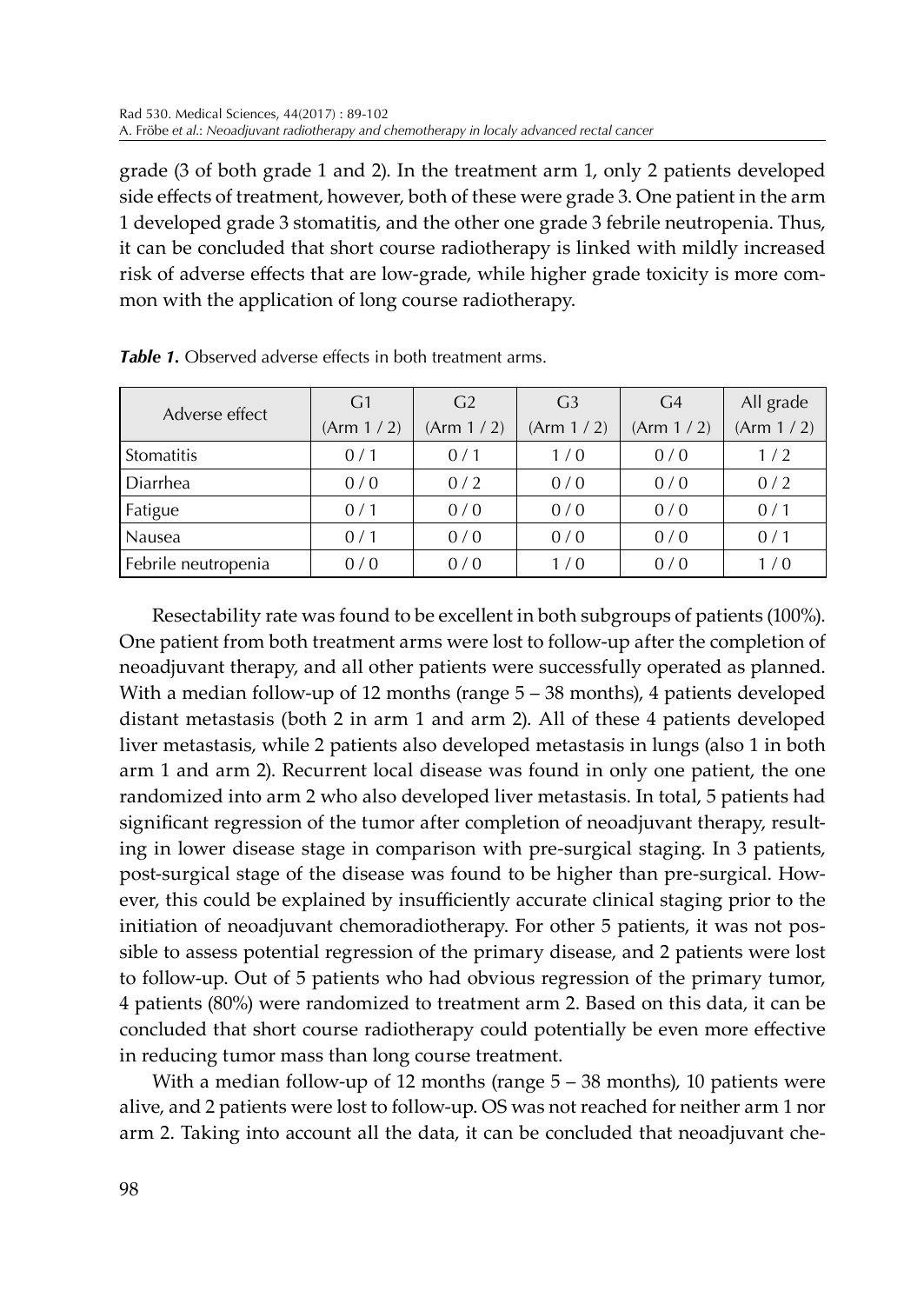motherapy with short-course concurrent neoadjuvant radiotherapy is a reasonable approach in patients with stage III and T3N0 stage II rectal cancer. This approach approve the use of short course therapy as non-inferior to the long course. In our subgroup of patients, short course treatment had better toxicity profile than long course treatment, while there was no difference in efficacy.

# **References**

- [1] Duncan W. Adjuvant radiotherapy in rectal cancer: The MRC trials. Br J Surg. 1985;72:59-62.
- [2] Higgins CA, Humphrey EW, Dwight RW, et al. Preoperative radiation and surgery for cancer of the rectum: Veterans Administration Surgical Oncology Group trial 11. Cancer. 1986;58:352.
- [3] Kollmorgen CF, Meagher AP, Wolff BG, et al. The long-term effect of adjuvant postoperative chemoradiotherapy for rectal carcinoma on bowel function. Ann Surg. 1994;220:676.
- [4] Frykholm GJ, Glimelius B, Pahlman L. Preoperative or postoperative irradiation in adenocarcinoma of the rectum: Final treatment results of a randomized trial and an evaluation of late secondary effects. Dis Colon Rectum. 1993;36:564.
- [5] Kapiteijn E, Marijnen CA, Nagtegaal ID, et al. Preoperative radiotherapy combined with total mesorectal excision for resectable rectal cancer. N Engl J Med. 2001;345:638.
- [6] Pahlman L, Glemelius B. Pre- or postoperative irradiation in rectal and recto-sigmoid carcinoma. Ann Surg. 1990;211:187–95.
- [7] Birgisson H. JCO. 2005;23(34):8697–705.
- [8] Francois Y, Nemoz CJ, Bauliex J, et al. Influence of the interval between preoperative radiation therapy and surgery on downstaging and on the rate of sphincter-sparing surgery for rectal cancer: The Lyon R90–01 randomized trial. J Clin Oncol. 1999;17:2396–402.
- [9] Heald RJ, Husband EM, Ryall RD. The mesorectum in rectal cancer surgery—the clue to pelvic recurrence? Br J Surg. 1982;69:613.
- [10] Kapiteijn E, Marijnen CA, Nagtegaal ID, et al. Preoperative radiotherapy combined with total mesorectal excision for resectable rectal cancer. N Engl J Med. 2001;345:638.
- [11] Camma C, Giunta M, Fiorica F, et al. Preoperative radiotherapy for resectable rectal cancer: A meta-analysis. JAMA. 2000;284:1008.
- [12] Adjuvant radiotherapy for rectal cancer: A systematic overview of 8507 patients from 22 randomised trials. Colorectal Cancer Collaborative Group. Lancet. 2001;358:1291.
- [13] Gerard J, Bonnetain F, Conroy T, et al. Preoperative (preop) radiotherapy (RT) + 5 FU/ folinic acid (FA) in T3–4 rectal cancers: Results of the FFCD 9203 randomized trial. J Clin Oncol. 2005;23:247S(abstr). Also available online at: www.asco.org/ac/1,1003,\_12– 002643-00\_18–0034-00\_19–0030989,00.asp (accessed June 9, 2005).
- [14] Bosset JF, Collette L, Calais G. Chemotherapy with preoperative radiotherapy in rectal cancer. N Engl J Med. 2006;355:1114–23.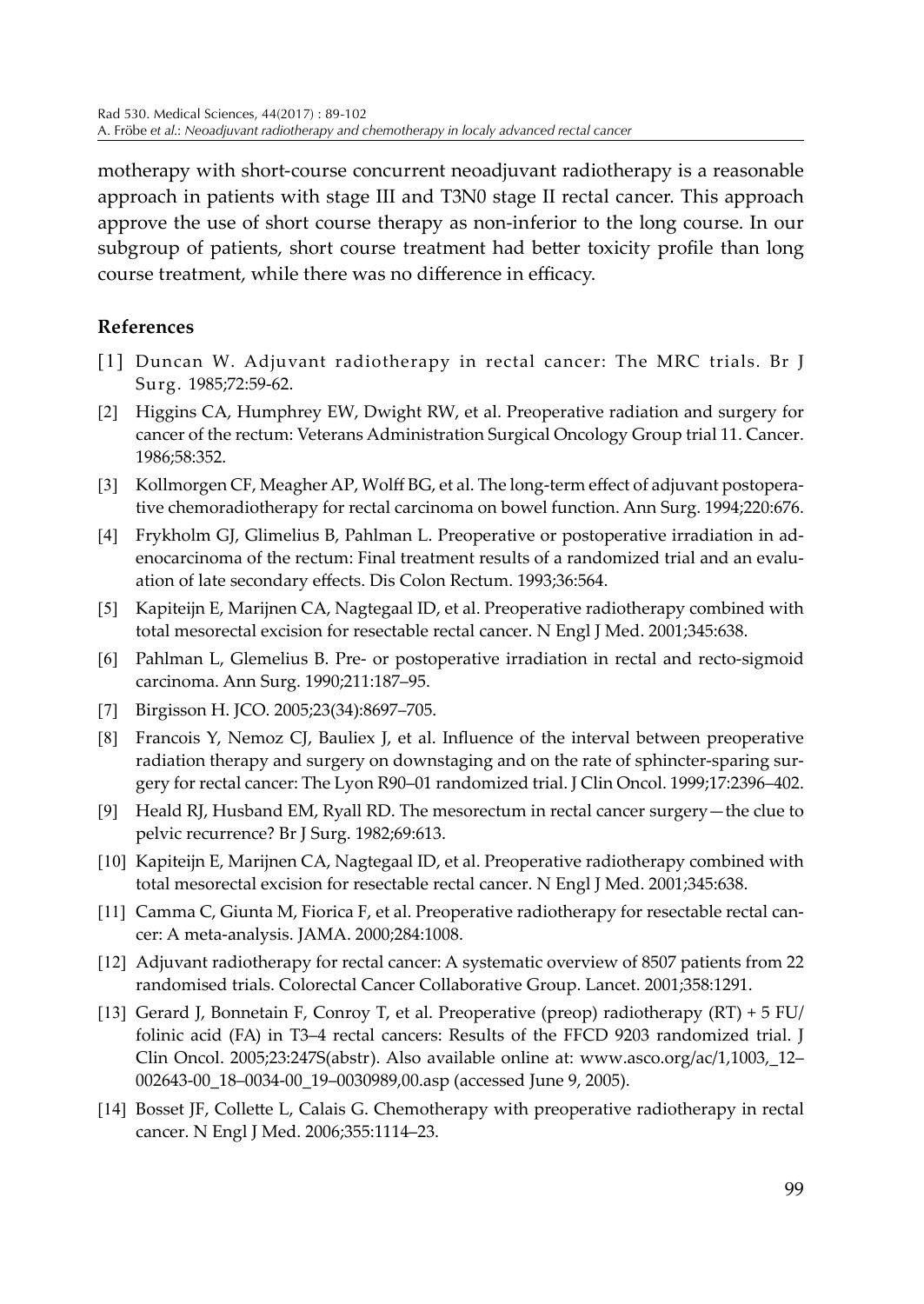- [15] Sauer R, Becker H, Hohenberger W, et al. Preoperative versus postoperative chemoradiotherapy for rectal cancer. N Engl J Med. 2004;351:1731–40.
- [16] Bujko K, Nowacki MP, Nasierowska-Gutt Mejer A, et al. Long-term results of a randomized trial comparing preoperative short course radiotherapy with preoperative conventionally fractionated chemoradiation for rectal cancer. Br J Surg. 2006;93:1215–23.
- [17] O'Connell MJ, Martenson JA, Wieand HS, et al. Improving adjuvant therapy for rectal cancer by combining protracted-infusion 5-FU with radiation therapy after curative surgery. N Engl J Med. 1994;331:502.
- [18] Di Costanzo F, Sdrobolini A, Gasperoni S. Capecitabine, a new oral fluoropyrimidine for the treatment of colorectal cancer. Crit Rev Oncol Hematol. 2000;35:101.
- [19] Dunst J, Reese T, Sutter T, et al. Phase I trial evaluating the concurrent combination of radiotherapy and capecitabine in rectal cancer. J Clin Oncol. 2002;20:3983.
- [20] Dupuis O, Vie G, Lledo G, et al. Capecitabine chemoradiation in the preoperative treatment of patients with rectal adenocarcinoma: A phase II GERCOR trial. Proc Am Soc Clin Oncol. 2004;22:254.
- [21] Cassidy J, Twelves C, Van Cutsem E, et al. First-line oral capecitabine therapy in metastatic colorectal cancer: A favorable safety profile compared with intravenous 5-fluorouracil/leucovorin. Ann Oncol. 2002;13:566–72.
- [22] Aschele, C, Friso, ML, Pucciarelli, S, et al. A phase I-II study of weekly oxaliplatin, 5-fluorouracil continuous infusion and preoperative radiotherapy in locally advanced rectal cancer. Ann Oncol. 2005;16:1140.
- [23] Machiels JP, Duck L, Honhon B, et al. Phase II study of preoperative oxaliplatin, capecitabine and external beam radiotherapy in patients with rectal cancer: The RadiOx-Cape study. Ann Oncol. 2005;16:1898.
- [24] Rodel C, Grabenbauer GG, Papadopoulos T, et al. Phase I/II trial of capecitabine, oxaliplatin, and radiation for rectal cancer. J Clin Oncol. 2003;21:3098.
- [25] Rosenthal D, Catalano P, Haller D, et al. ECOG 1297: A phase I study of preoperative radiation therapy (RT) with concurrent protracted continuous infusion 5-FU and dose escalating oxaliplatin followed by surgery, adjuvant 5-FU, and leucovorin for locally advanced (T3/4) rectal adenocarcinoma. Proc Am Soc Clin Oncol 2003;22:273 (abstr 1094).
- [26] Mitchell EP, Anné PR, Fry R, et al. Chemoradiation with CPT-11, 5-FU in neoadjuvant treatment of locally advanced or recurrent adenocarcinoma of the rectum: A phase I/II study update. Proc Am Soc Clin Oncol. 2003;22:262 (abstr 1052).
- [27] Mohiuddin M, Winter K, Mitchell E, et al. Randomized phase II study of neoadjuvant combined-modality chemoradiation for distal rectal cancer: Radiation Therapy Oncology Group trial 0012. J Clin Oncol. 2006;24:650.
- [28] Allal AS, Bieri S, Brundler MA. Preoperative hyperfractionated radiotherapy for locally advanced rectal cancers: A phase I-II trial. Int J Radiat Oncol Biol Phys. 2002;54(4):1076– 81.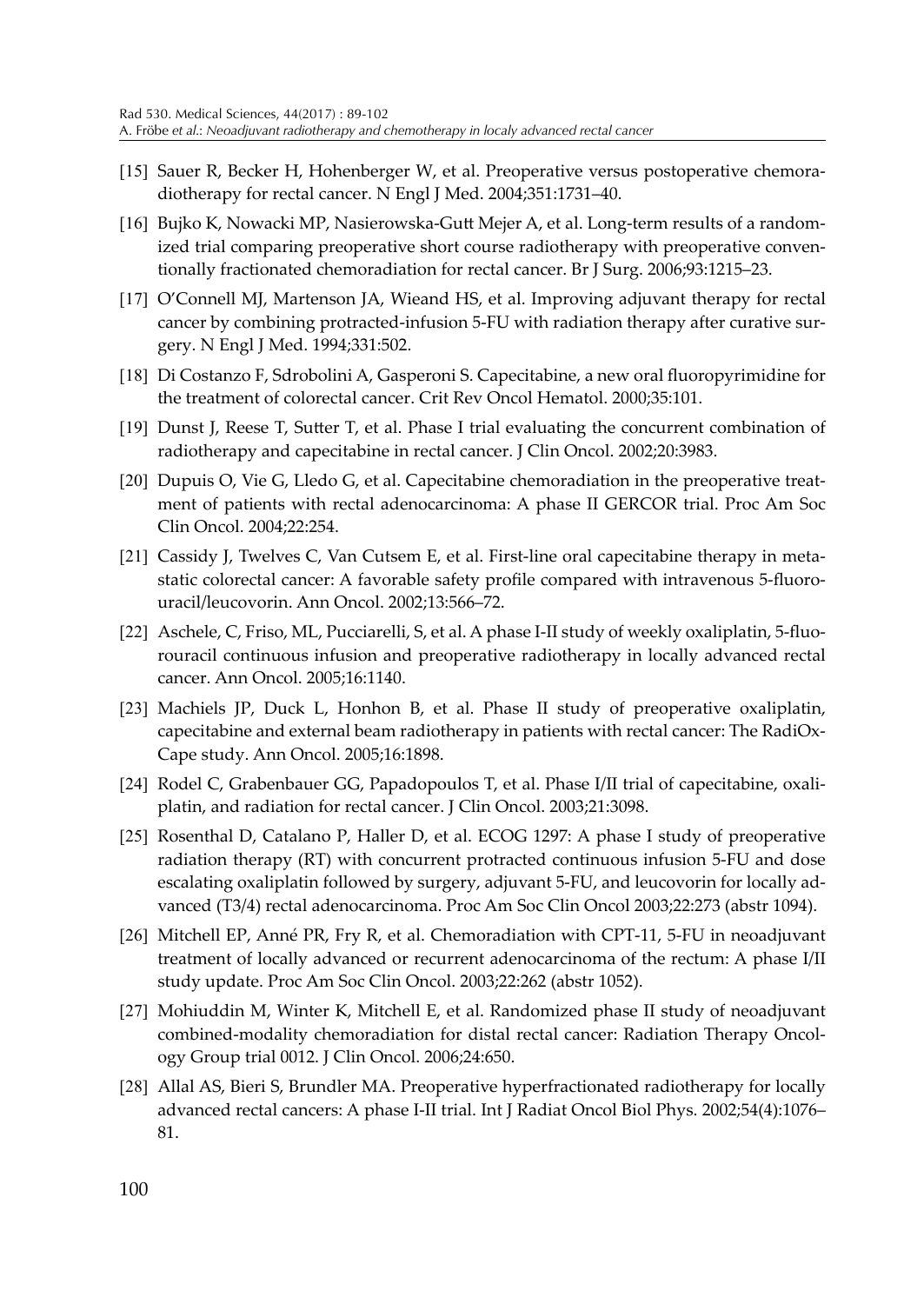- [29] Movas B, Hanlon AL, Lanciano R, et al. Phase I dose escalating trial of hyperfractionated pre-operative chemoradiation for locally advanced rectal cancer. Int J Radiat Oncol Biol Phys. 1998;42(1):43–50.
- [30] Mohiuddin M, Winter K, Mitchell E, et al. Randomized phase II study of neoadjuvant combined-modality chemoradiation for distal rectal cancer: Radiation Therapy Oncology Group trial 0012. J Clin Oncol. 2006;24:650.
- [31] Wiltshire KL, Ward IG, Swallow C, et al. Preoperative radiation with concurrent chemotherapy for resectable rectal cancer: Effect of dose escalation on pathologic complete response, local recurrence-free survival, disease-free survival, and overall survival. Int J Radiat Oncol Biol Phys. 2006;64(3):709–16.
- [32] Hyams DM, Mamounas EP, Petrelli N, et al. A clinical trial to evaluate the worth of preoperative multimodality therapy in patients with operable carcinoma of the rectum: A progress report of National Surgical Breast and Bowel Project Protocol R-03. Dis Colon Rectum. 1997;40:131.
- [33] Sauer R, Becker H, Hohenberger W, et al. Preoperative versus postoperative chemoradiotherapy for rectal cancer. N Engl J Med. 2004;351:1731–40.
- [34] Weinstein GD, Rich TA, Shumate CR, et al. Preoperative infusional chemoradiation and surgery with or without an electron beam intraoperative boost for advanced primary rectal cancer. Int J Radiat Oncol Biol Phys. 1995;32(1):197–204.
- [35] Minsky BD, Cohen AM, Keneny AJ, et al. Enhancement of radiation induced downstaging of rectal cancer by fluorouracil and high dose leucovorin chemotherapy. J Clin Oncol. 1992;10:79–84.
- [36] Nakfoor BM, Willett CG, Shellito PC, et al. The impact of 5-fluorouracil and intraoperative electron beam radiation therapy on the outcome of patients with locally advanced primary rectal and rectosigmoid cancer. Ann Surg. 1998;228:194.
- [37] Radu C. Berglund A., Pahlman L. Glimelius B. et al. Short course preoperative radiotherapy with delayed surgery in rectal cancer –a retrospective study. Radiother Oncol. 2008 Jun;87(3):311-3.
- [38] Hatfield P. Hingorani M. Radhakrishna G. et al. Short course radiotherapy with elective delay prior to surgery, in patients with unresectable rectal cancer who have poor performance status or significant co-morbidity. Radiotherapy and Oncology in press.
- [39] Engineer R. Shrivastava S.K. Shukla P.J. et al. Concurrent chemo-radiotherapy versus radiotherapy with boost in locally advanced unresectable rectal cancers. A randomized phase II study. ICARO. 2009; Page 127.
- [40] Braendengen M. Tveit K.M. Berglund A. et al. A randomized phase III study (LARCS) comparing preoperative radiotherapy alone versus chemoradiotherapy in non-resectable rectal cancer. Eur J Can. 2005(3);172.